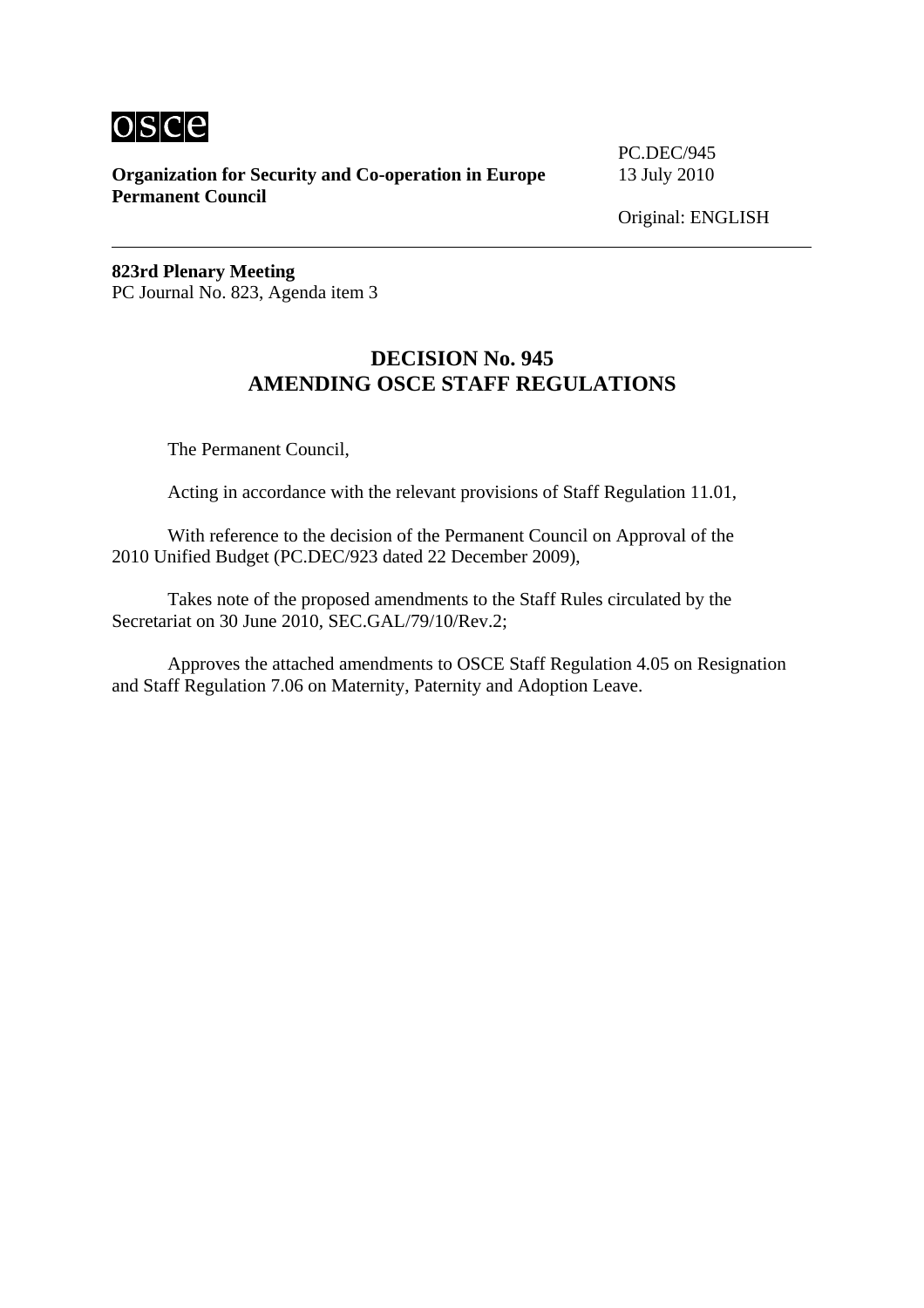PC.DEC/945 13 July 2010 Annex

| <b>CURRENT</b>                                                                                                                                                                                                                                                                                                                                                                                                          | <b>AMENDED</b>                                                                                                                                                                                                                                                                                                                                                                                                                                                                                                                 |
|-------------------------------------------------------------------------------------------------------------------------------------------------------------------------------------------------------------------------------------------------------------------------------------------------------------------------------------------------------------------------------------------------------------------------|--------------------------------------------------------------------------------------------------------------------------------------------------------------------------------------------------------------------------------------------------------------------------------------------------------------------------------------------------------------------------------------------------------------------------------------------------------------------------------------------------------------------------------|
|                                                                                                                                                                                                                                                                                                                                                                                                                         |                                                                                                                                                                                                                                                                                                                                                                                                                                                                                                                                |
| <b>Regulation 4.05</b><br><b>Resignation</b>                                                                                                                                                                                                                                                                                                                                                                            | <b>Regulation 4.05</b><br><b>Resignation</b>                                                                                                                                                                                                                                                                                                                                                                                                                                                                                   |
| (a)<br>A staff/mission member may resign<br>by giving the Secretary General, respective<br>head of institution/mission, and the<br>appointing authority the same period of<br>written notice as would be required for<br>termination of his/her appointment or<br>assignment. The Secretary General,<br>respective head of institution/mission, and<br>the appointing authority may, however,<br>accept shorter notice. | A fixed-term staff/mission member<br>(a)<br>may resign by giving the Secretary General,<br>respective head of institution/mission, and<br>the appointing authority two months' written<br>notice. For appointments/assignments of less<br>than six months, the period of written notice<br>shall be as would be required for termination<br>of his/her appointment or assignment. The<br>Secretary General, respective head of<br>institution/mission, and the appointing<br>authority may, however, accept shorter<br>notice. |
| (b)<br>The Secretary General, heads of<br>institution, the heads of mission and the<br>representatives of the Chairmanship shall<br>give their notice to the Chairmanship, who<br>shall notify the Permanent Council of this<br>resignation.                                                                                                                                                                            | (b)<br>The Secretary General, heads of<br>institution, the heads of mission and the<br>representatives of the Chairmanship shall<br>give their notice to the Chairmanship, who<br>shall notify the Permanent Council of this<br>resignation.                                                                                                                                                                                                                                                                                   |

## **AMENDING OSCE STAFF REGULATIONS**